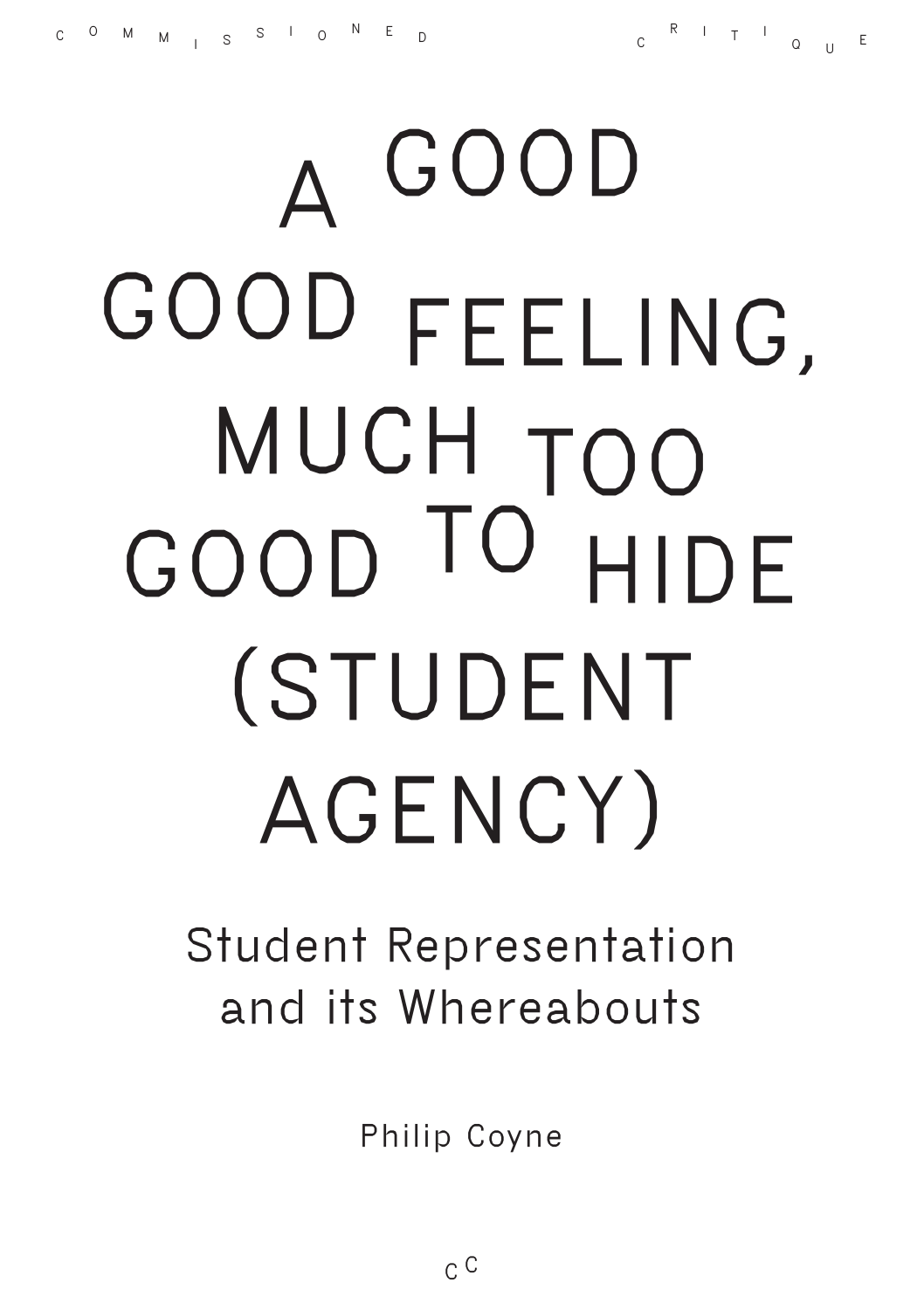The question of student representation within the art school is usually a dormant one. If there is none, then the question often comes too late.

It is a question which has resurfaced within the Sandberg Instituut, revolving around two incidents, which students broadly objected to. The first was the introduction of an associate programme, the University of the Underground, which sought to fund itself primarily with private money with the explicit intention to spread the use of this funding model to other

institutions.*<sup>1</sup>* The second incident occurred after a collective that had been successfully de-platformed, by both the staff and students of the Gerrit Rietveld Academie and the Sandberg. This transpired because of views

*1* **See Angela M. Bartholomew's article 'Choose the worst evil' in this series, for a comprehensive analysis of the University of the Underground and the implications of its plans.**

expressed within their videos, which were held to be racist, homophobic and misogynistic. In response, the collective deployed the tactical repertoire of the contemporary far right, making extensive use of the rhetoric surrounding campus culture wars. They reached out to right wing media outlets to stoke outrage over the supposed censorship they were facing, conflating freedom of speech with access to a platform, and doxxing students who were particularly vocal during the initial dispute. The school responded by turning a planned internal meeting between the collective and the Board of Directors, addressing the initial incident, into a public discussion. This gave the collective a bigger platform then was initially refused them. They arrived at the discussion with a number of cameras to gain footage for an upcoming video, which, amongst other things, resulted in the harassment of students who turned up to protest the event.

For the students, both incidents illustrated profound disparities between their own views, those promoted within the courses and the ways in which the institution acted. What's more, the students identified that they had little recourse

*2* **This plan came directly from Jurgen Bey, the director of the Sandberg Instituut.** 

*3* **It is perhaps worth stating that, from experience working within the Sandberg Instituut, it does seem that there is a genuine desire to include students within many decision-making processes of the institute. This is commendable and rare, but it doesn't go very far towards ameliorating the problems students face, as the school ultimately has final say over any suggestions made.**

to affect change in either instance through the conventional channels they had at their disposal. In response to a set of demands made by the students, the Sandberg put together a plan for moving towards a student/ alumni council.*2-3* A proposal would be drafted by an alumnus and a programme coordinator, at which point it would be reviewed, adapted and implemented.*<sup>4</sup>* An outline of the planned proceed-

ings was sent to a number of students for feedback and

*4* **Though it was not made clear who or how this review process would take place.**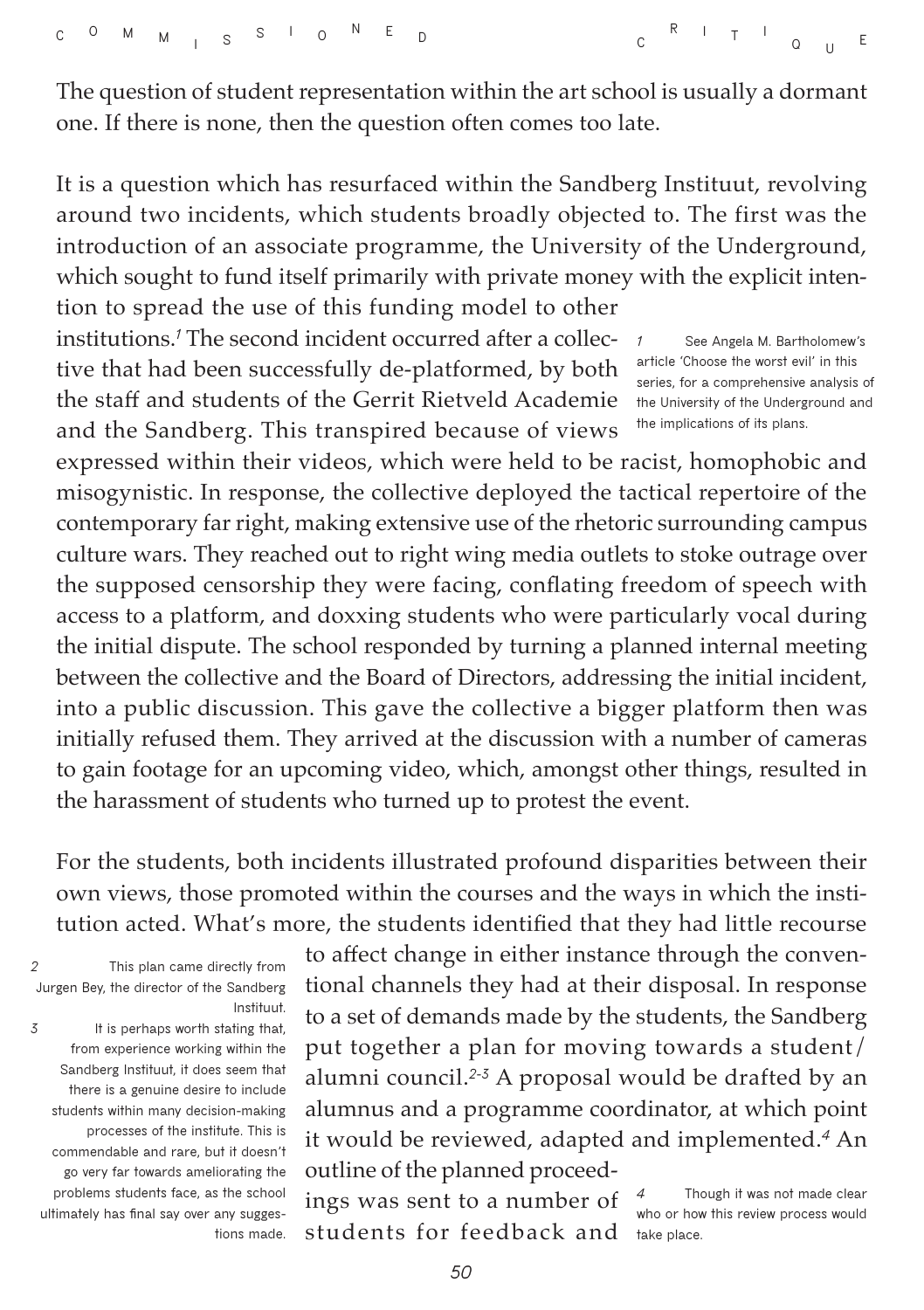*5* **The student union functioned through monthly meetings which could be attended by all students, those leading the meetings were rotated and decisions were made through group consensus. Having graduated from the Sandberg in 2018 myself, I was present during the majority of the discussions being had at the time and took part in many of the student union meetings. Nothing was published externally by the student union.**

in response they called a general assembly to discuss the plans, during which a student union was set up.*<sup>5</sup>* Though somewhat short lived, the students' attempts to keep their voice outside of

the formal structures of the school are illuminating.*<sup>6</sup>* To put it simply, the students refused representation, recognising its limits as a formation,

*6* **The union was only active during the school year of 2017-2018. Plans were made during this time to continue in the new school year but as it currently stands these plans have not been put into action.** 

and opted instead for a broader understanding of the agencies they possess.

A notion of student agency, which stops at representational bodies, is destined to fall short, precisely because this means relinquishing those agencies outside of the formal bureaucratic structures of the school. This would forfeit a profound agency that the formal structures are put in place precisely to govern. An agency which we might call the 'multitudal' nature of the student body. It is this collective communicative productivity, which the school needs to be a school. Which, instead of enacting political struggle in a conventional sense, carries out something akin to a reproduction of the school. Or rather a reproduction of the student body and its own education both for and against the school. This agency is, importantly, on the students' grounds.

```
WHERE I S THE SCHOOL ?
```
At the time of these events, there were a number of institutional bodies, within both the Sandberg and Rietveld, which had student representatives in attendance. Each standing in testimonial to the general ambiguity of the term student representation. Any question about the need for representation quickly dissolves into a question about form. How is the representative body constituted, how democratic, accountable, accessible, transparent are its processes, how quickly does it react, what capacities does it hold and how effective are they? Clearly there is no perfect assemblage of these factors and a plurality of representational bodies would be necessary. Representation is, however, tricky to proliferate; a call for more bodies at different levels with different capabilities, is implicitly a call for more bureaucracy. Which is rarely well received.

Even if an adequately comprehensive network of bodies were instituted, it isn't entirely clear that a concept like student representation would be capable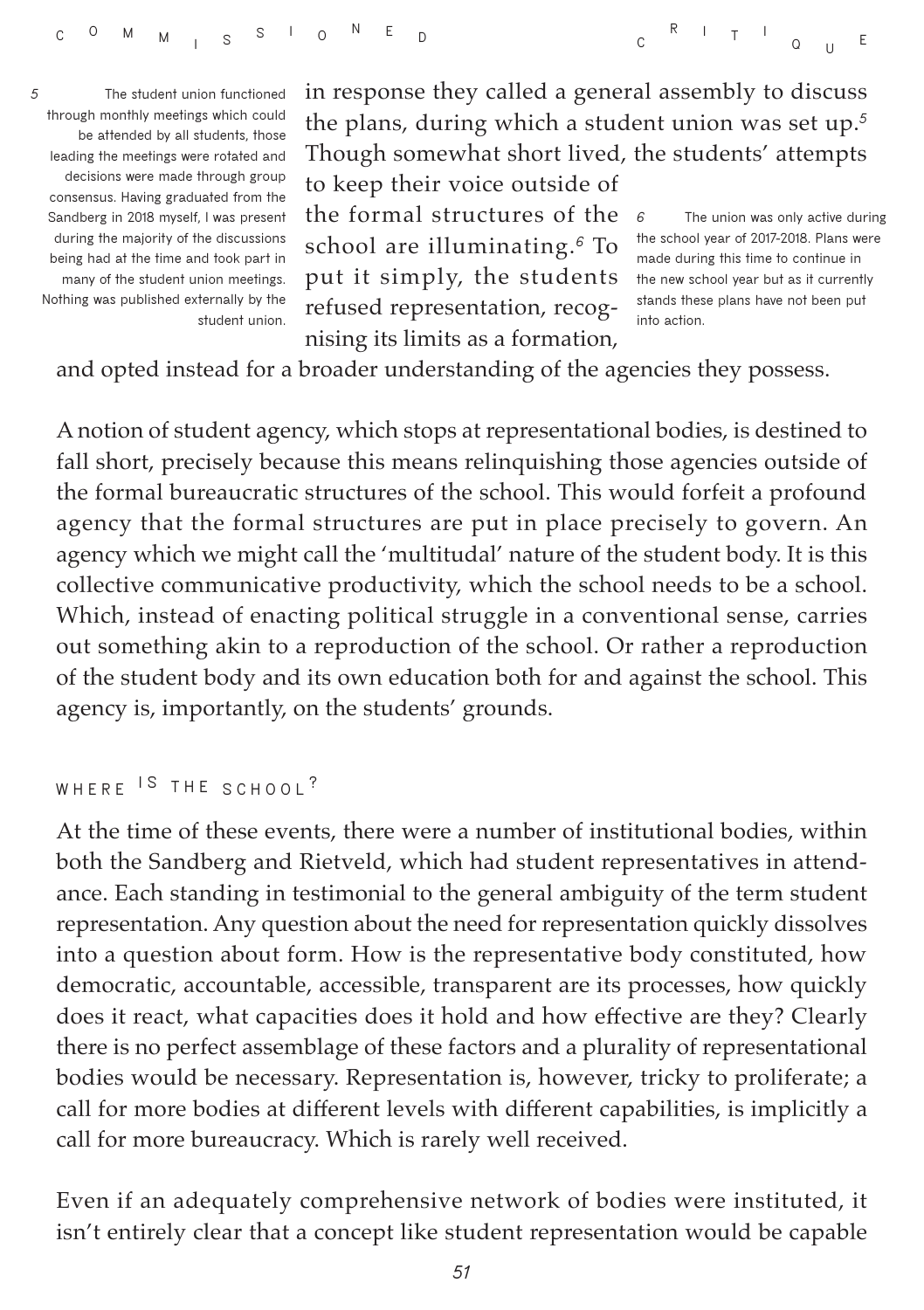of making the students' desires and objections felt. After all, it has little to say about the students' capacity to act outside of those administrative structures. It only acts on the school's terms, on their grounds. Representation proffers a misleading image of the institution as a monolith with standardised structures, to which the students need only gain access to affect meaningful change. This assumes that power can be found ubiquitously across the school's processes. That they are all of broad importance, equally necessary and equally in use. This is a naive set of assumptions even within the university, where the experience is usually one of too much institution. While the art school generally operates with more fluidity; processes come in and out of use, channels are constantly set up, diverted and neglected.

The epicentres of power within the art school are not hidden behind closed doors as with the university, but instead hidden in plain sight. In part by their flexibility, but also by the critique of these centres of power generated, in good faith, by the educative spheres of the school. Often these critiques are solicited but rarely do they amount to actual change.*<sup>7</sup>*

The question of need and form, turns into a question of locality. Where actually is the institution, where is it within itself? One answer that could be given for the Sandberg is that much of the institution is absent. It has an even more skeletal structure than other art schools, with the large majority of the tutors and staff working on freelance basis a day or two a week or less. Within the programmes, power is pooled with certain key figures but its deliverance is dispersed, relying heavily on the students and external lecturers to hash it out. This fluidity could in fact be a boon for the Sandberg; if peer-to-peer and cross-course learning were cultivated, if the institute was adequately staffed, and if there was more accountability for those in positions of power. As it stands, this

*7* **This is a formation that plagues most art institutions. Critique is asked for, consumed and mobilised by the institution without necessarily implementing any of it. Though a complex phenomenon, it is to a degree the outcome of claims made about art's autonomy from the social whole. Popularised by Theodore Adorno amongst others, this theory poses that the art's autonomy from the social whole creates the necessary conditions of the art's criticality. Which is to say that art cannot be critical if it does not retain a distance from that which actually happens within society, if it were to enact change itself then it would no longer be critical. By sticking to this notion of autonomy it is possible to mobilise critique as an alibi or as a form of repentance without ever having to deal with the implications of said critique.**

flexibility creates a profound obstacle for the students. Posing the question, how does one hope to influence an institution when one doesn't even know where it is?

#### **THE SCHOOL ('S) GROUNDS**

The decision that the students took to refuse the form of representation that was offered them is illustrative precisely because it was an attempt to circumnavigate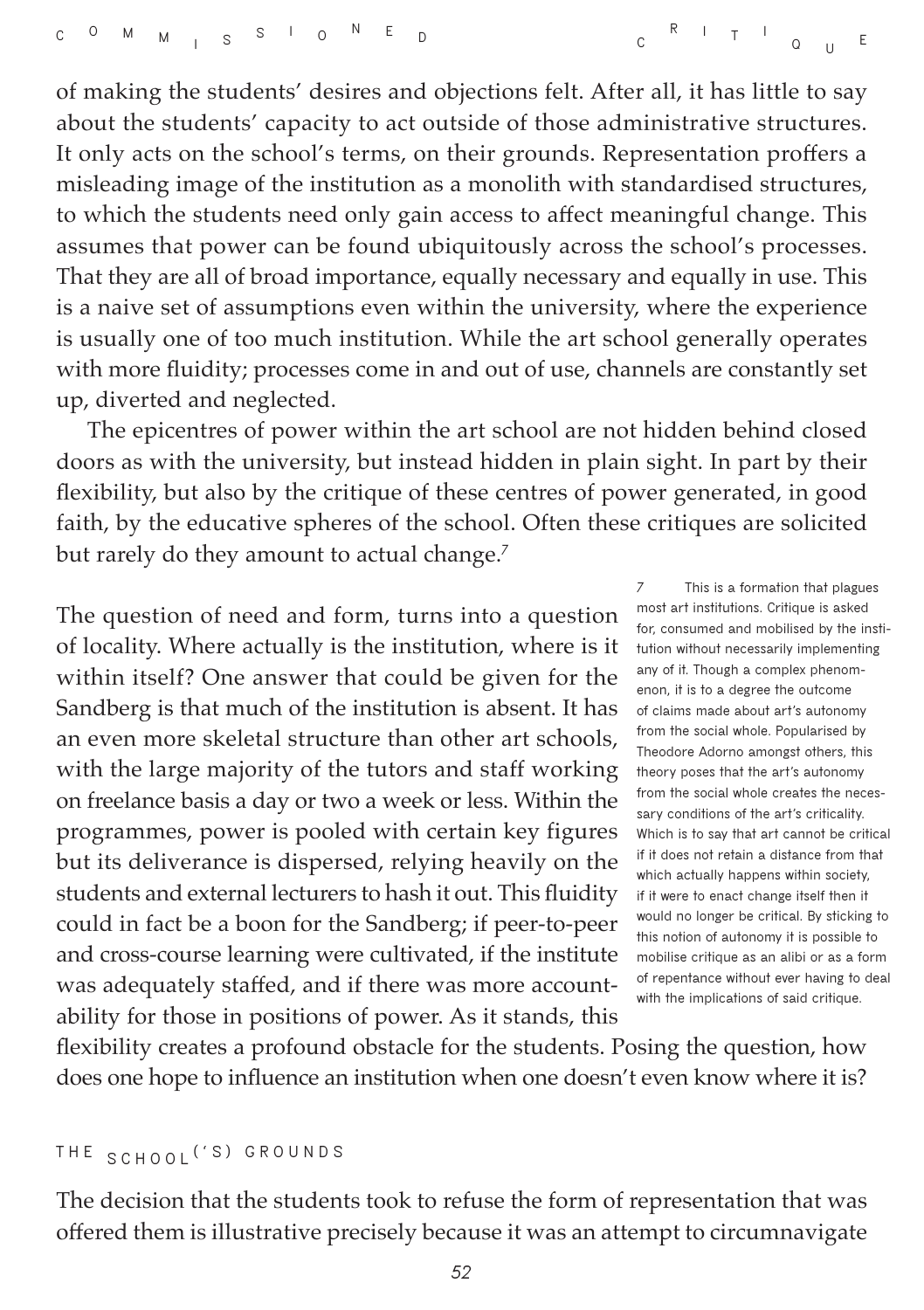the ambiguities of the school's processes. Instead of organising on the school's terms, they opted to assemble on their own and retained the broad set of agencies that they have at their disposal.

During a recent talk, when thinking about how we might organise, Fred Moten spoke about his tendency to want to focus on those around him instead of that which he is organising against. "The way you organise and the way you

*8* **Fred Moten, 'A Conversation with Fred Moten 12/02/18'** *YouTube***. Video File. December 3, 2018. Accessed through: [https://www.youtube.com/](https://www.youtube.com/watch?v=I6b5N_u7Ebs)** fight is really not so much about them as it is about us."*<sup>8</sup>* Fleshing out this position earlier in the talk, he claimed, "my own personal tendency is to never give the state or capital any credit,

for anything". *<sup>9</sup>* F o r h i m , **[watch?v=I6b5N\\_u7Ebs,](https://www.youtube.com/watch?v=I6b5N_u7Ebs) [36:36].** *<sup>9</sup>* **Ibid., [27:59].** capital is simply a "regula-

tory and reactive" force, which "disciplines and regulates something which was there before it", positioning capital as only regulatory, as a logic which

*10* **The use of the word 'before' is complex, in that it is a constant and continual before, a metaphysical before. One which both precedes the processes of capital but also precedes every instance of capital.** 

does not produce anything itself. Instead it narrows and directs productive processes that existed before.*<sup>10</sup>* Minutes earlier in the talk, he makes it clear what it is that precedes the regulation of power and capital. "It turns out the ones who make

new stuff up are us."*<sup>11</sup>*

*11* **Moten (note 8), [35:25].**

Another way to put this, is that the productive forces

of capitalism are solely enacted by people working together. Capitalism itself simply puts into play a set of regulatory techniques to speed up, control and capture labour. Instead, what constitutes its productive drive is the relational exchanges the workers make with each other. This set of assumptions underline the majority of Moten's work with Stefano Harney, in which they claim for the social sphere not only a profound generativity, but also the various defences it needs to stave off the creeping enclosure of contemporary capitalism.

There is a similar teleological obfuscation at work within educational institutions, which poses the intended object of the school, the education of its students, as the consequences of the formal structures of the institution. Claiming the capacity to produce education for a regulatory system and not those enacting it, i.e. the tutors and more importantly the students. To put it one way, this framing claims that the students don't learn, they get taught. At the same time, it claims, just as capital does, that there wasn't something 'before' it. Though this is much clearer within universities then it is within the Sandberg, it is still in effect.*<sup>12</sup>*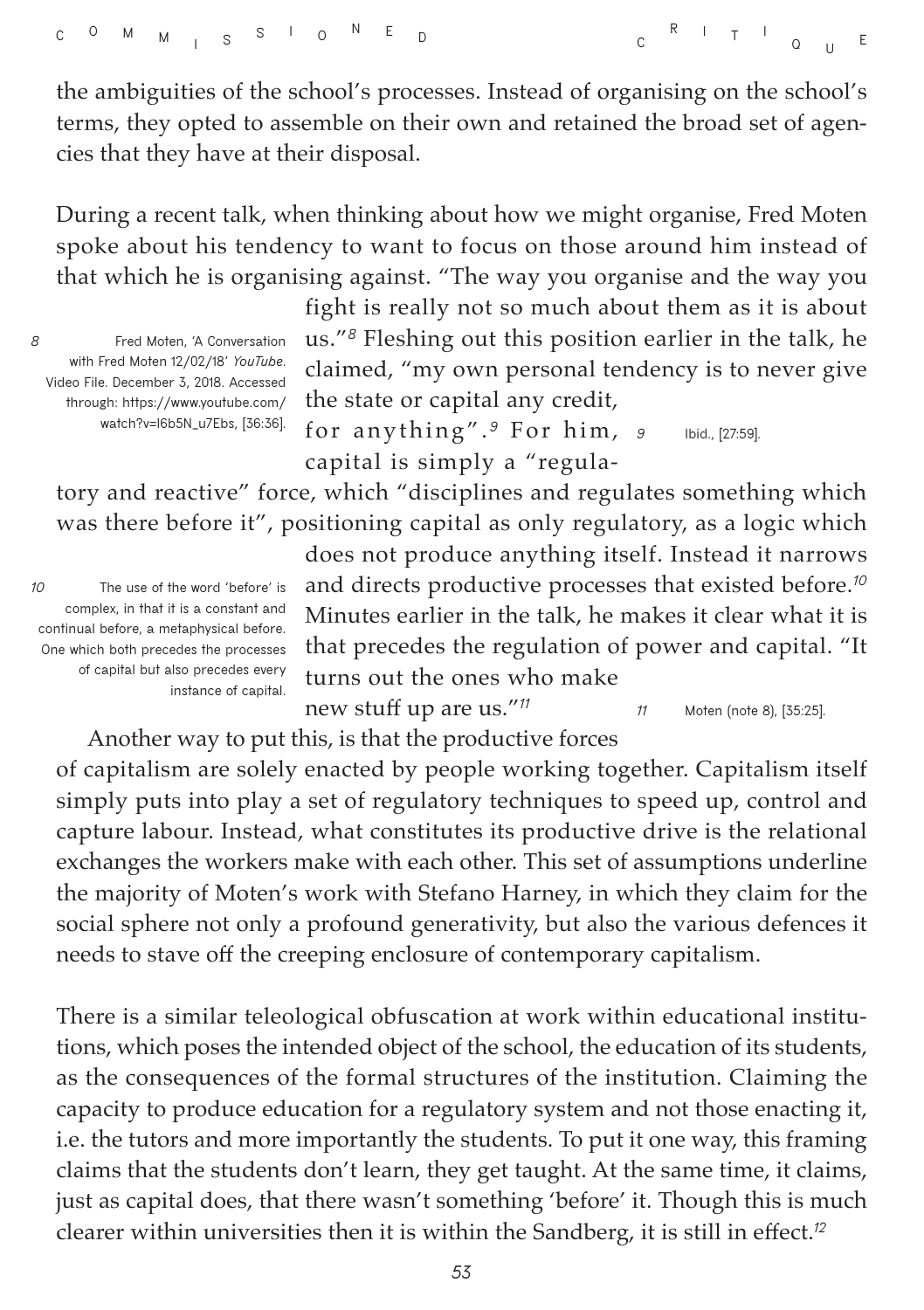If the formal structures of the school are the regulatory frameworks and, perhaps unsurprisingly, the 'us' is still us, then the 'before' is the relational links between student and tutor, research or peer. It is the general generative labour of education. This is not necessarily to say that the school is parasitic or that we should do without it. Instead, it is to say that there is a profound agency within the student body, one which isn't external or added onto the school. An agency which isn't adjunct to the institution precisely because the students aren't. Rather, it is (and they are) absolutely central to both the production of education and the (re) production of the school itself.

*12* **This is a metaphysical argument, which is similar to Moten's use of 'before'. Each instantiation of education is an interplay between the students (and tutors) and the regulatory capacities of the school (which could be anything from providing a building and electricity to the implementation of neoliberal reforms). But importantly what needs to happen, so that we can claim that education has been had, is carried out by the students. For education to happen, the students need to do the necessary labour of comprehension. This process is muddied somewhat within art schools, as both the tutors and a number of administrators are also engaged in a kind of creative labour. However, this labour would be included in the 'us'.**

**<sup>Q</sup> <sup>U</sup> <sup>E</sup>**

**<sup>R</sup> <sup>I</sup> <sup>T</sup> <sup>I</sup>**

This is to return to the question of where the school is with a more adequate answer. The school is always already somewhat with the student body. It is already on their grounds, but importantly only as a body. Both the capacity to demand change and to reproduce the school relies on the collective and not the individual. For the students to fully account for their agency they must understand themselves to be in a constant relational bond with each other. This has been made progressively harder as neoliberal reforms have taken root in our schools.

### **A N ATOMISTIC SOCIALITY**

One of the least discussed outcomes of neoliberalism's incursions into the art school are the palpable effects it has had upon the nature of the learning that happens within. While the privatisation of education, the introduction of

*13* **Often the result of this is that the problems the students identify are understood as simply dwindling access to resources within this or that particular school, and not a systemic problem across institutions. It would not be unfamiliar to many art students to hear complaints about insufficient tutor face time, small studios, facility closures, accompanied by the assertion that "I paid for this studio/workshop/course/ etc.". Which would not be untrue, but highlights the level of engagement that students feel that can have.**

(higher) fees and the imposed efficiencies are all topics of supreme importance, it is crucial that we do not lose sight of their effects within the institution. These have overseen a slow move towards a thoroughly unsocial educative environment. Whereby students are encouraged to see themselves as individual recipients of an education, one which is bought and delivered. This increasing consumer logic is leaving the students with less and less say over how the schools are ran, beyond how smoothly their programme is delivered.*<sup>13</sup>*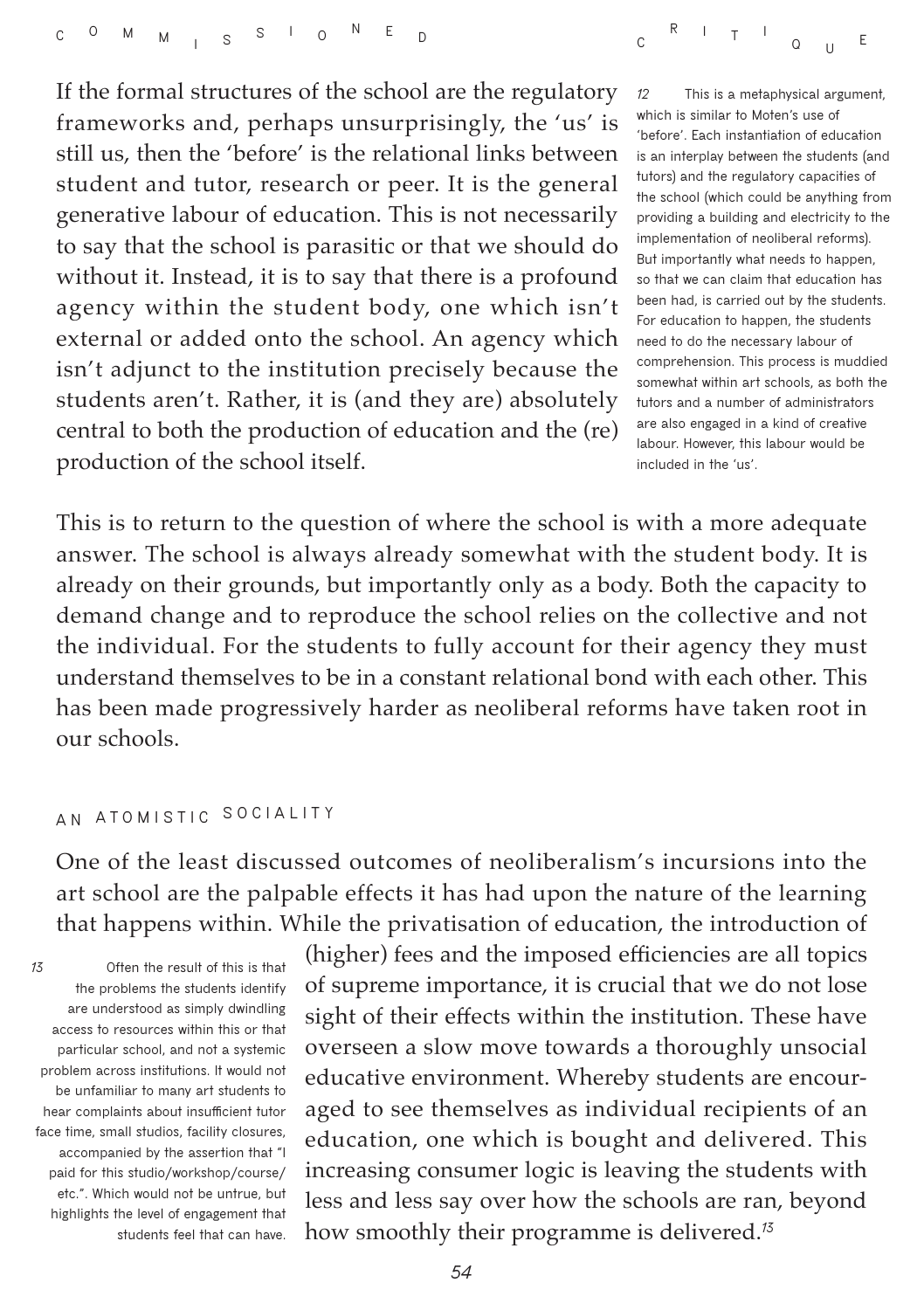**<sup>C</sup> <sup>O</sup> <sup>M</sup> <sup>M</sup> <sup>I</sup> <sup>S</sup> <sup>S</sup> <sup>I</sup> <sup>O</sup> <sup>N</sup> <sup>E</sup> <sup>D</sup>         <sup>C</sup>**

**<sup>R</sup> <sup>I</sup> <sup>T</sup> <sup>I</sup> <sup>Q</sup> <sup>U</sup> <sup>E</sup>**

This can be taken further by asserting, as the political philosopher Maurizio Lazzarato does, that within a neoliberal logic "the individual must think of themselves as a fragment of capital".*<sup>14</sup>* The students

become speculative investors in themselves as units of capital, they are both investors and invested. As such, what is most important is that the student put them-

> selves into play; it is their circulation that is key.*<sup>15</sup>* This logic permeates that which is

*14* **Maurizio Lazzarato,** *Experimental Politics; Work, Welfare and Creativity in the Neoliberal Age***, trans. Arianna Bove, Jeremy Gilbert, Andrew Goffey, Mark Hayward, Jason Read and Alberto Toscano, Cambridge: The MIT Press, 2017, p. 21.**

*15* **The fact that the students have made something happen can often be more important than** *what* **they have made happen. Perhaps it is interesting to query the origins of these neoliberal influences, whether it comes through education or from the art world more generally, where the necessity of circulation is absolutely integral. In terms of further professional prospects, exhibiting in the right spaces, being at the right openings and having the means to circulate work is much more important than the content of said work. Though it is also worth noting that the art school could act as a bulwark against such tendencies by refusing to pander to them, providing speculative time and space for the students instead.**

produced within the schools. Traction is promoted over content, the new is privileged over rethinking the old. Hasty criticality drowns out the tentative or generous, while open ended platitudes are lauded over emphatic statements. This is accompanied by a relentless aim for continual improvement that will be profoundly familiar to the majority of art students. Weekends and evenings are worked, podcasts are caught up with over toilet breaks. Time with loved ones requires justification, with relationships often resulting (and ending) in collaborative projects.

What comes out of these neoliberal incursions *is* a sociality, but it is one that is deeply atomised and individuated. One that encourages students to learn how to log, monetise and put into play their social interactions. This enacts a profound diminution in the students' capacity to act as a body by convincing them that they aren't one.

What is needed to embolden the students' agency is a different sociality. One that confounds individuation, producing a student body in which it is difficult to discern where one student starts and the other ends. It is precisely our relational in-discernibility that provides a bulwark against the various ways in which neoliberalism hopes to break up the student

body. As Denise Ferreira Da Silva has put it, we need a difference without separability.*<sup>16</sup>* A notion of difference which accounts for each individual as a singularity, but not clearly separable from each other, or the existential whole, because of the myriad of affective and physical bonds and commitments we have for one another.

*16* **Denise Ferreira da Silva, 'On Difference Without Separability' in: Jochen Volz, Júlia Rebouças and Isabella Rjeille (eds),** *Incerteza Viva***, São Paulo: Fundação Bienal de São Paulo, 2016, p. 57.**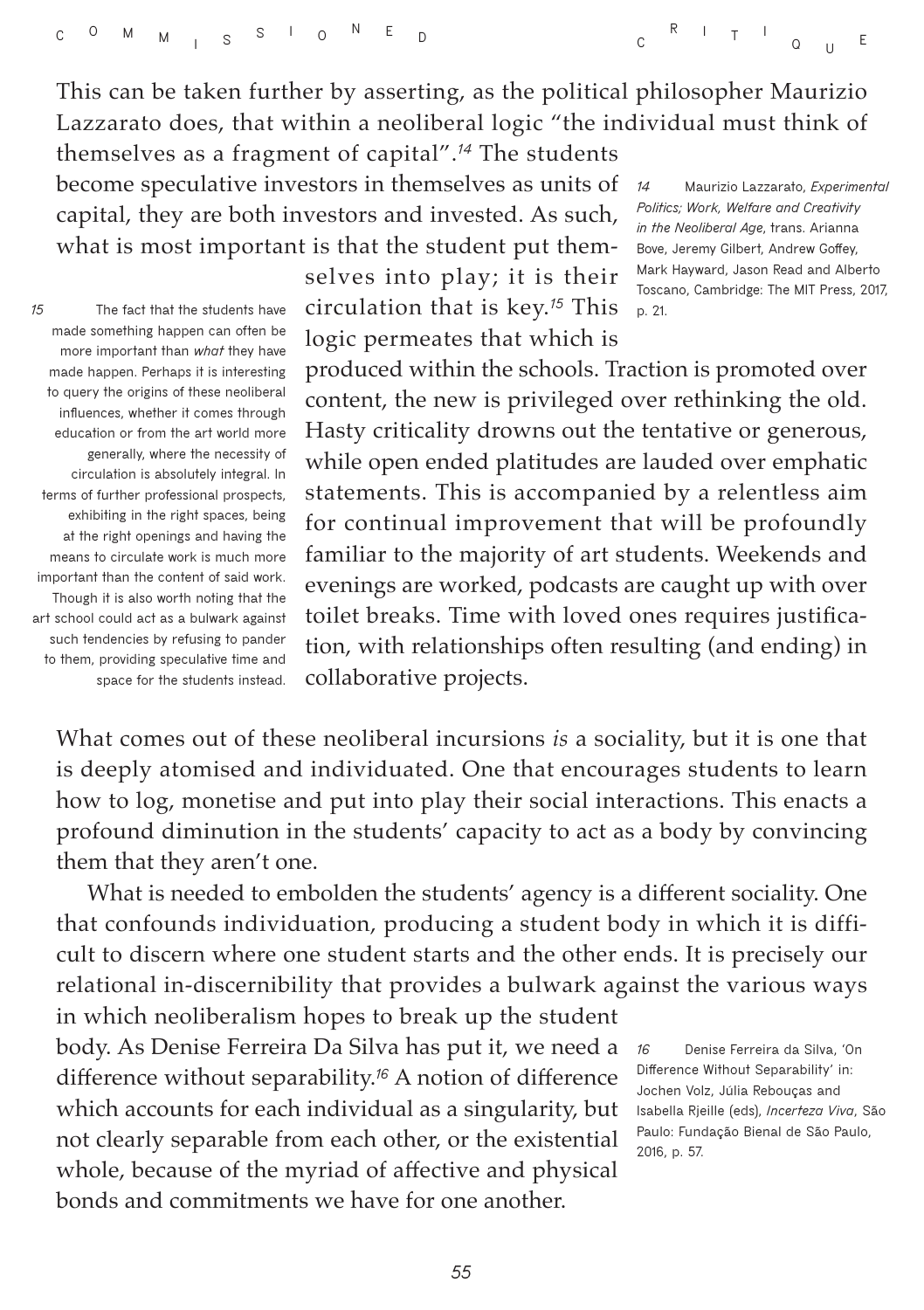#### **COMPLICITY**

It isn't unusual to come by a common sense within student bodies akin to that of a capitalist realism.*<sup>17</sup>* Students identify the profound duress that programmes function under; they object to the monetisation of

*17* **Mark Fisher,** *Capitalist Realism: Is There No Alternative***, London: Zero Books, 2009.**

degrees, and their imposed efficiencies. They rightly identify that little can be done to change this within the channels set up by the schools. And yet they also understand that there is something within the institution that is worth getting at. It is reasonable and unsurprising that the response is often an active avoidance of complicity, enacted through prefigurative flight or weary disengagement. This is a position which is much easier to hold by the consumer/investor/ invested student, whereby a plausible distance can be imagined. Avoidance of complicity is an understandable reaction, but it is also precisely the response desired by neoliberal reform. It is a process of profound individuation and often leaves those incapable of avoiding it out in the cold.

*18* **Perhaps our own fear of complicity has been exasperated by neoliberalism's fear. It would not be the first tendency of neoliberalism which he had incorporated into our day to day lives.**

Neoliberalism also flees from complicity.*<sup>18</sup>* Its atomised sociality is precisely this, allowing for a networked exchange of ideas and commodities which imply as little responsibility as possible. One which hides from the messy reality of human life. Neoliberalism's

obsession with the discrete and countable provides a defence against the multitudal possibilities of individuals assembling. Producing a student body which consumes but does not act. Furthermore, outsourcing and freelance employment are rife within the art world, as they are within the Sandberg. Guarding the institutions from being culpable in the working conditions, mental health and security of their staff.

Perhaps there is something within the notion of complicity that we need to think through more intently, perhaps we should be getting in it and expanding on it. Not so as to excuse ourselves or revel in a lack of compassion, nor so that we can lament in peace, but in aid of reassembling the school and wrestling the term from its pejorative use. After all, it denotes a complex entanglement incongruous with an atomistic sociality.

While absences might occasionally be the only viable political option, this is not the case with the school. Complicity not only necessitates presence, but it also reveals the relative inseparability that we are always subject to. As we accrue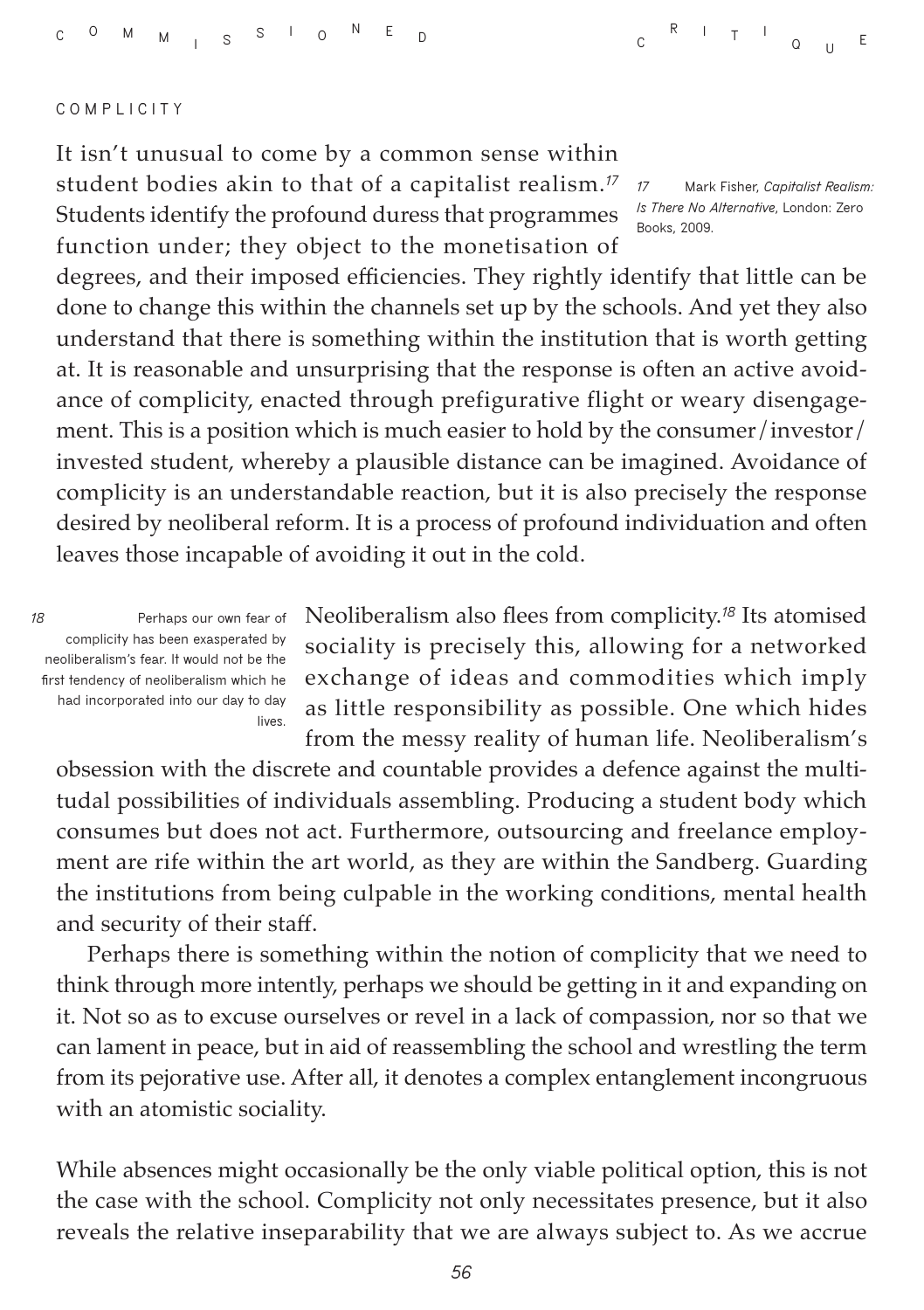complicity, so do we build a commitment to each other and an imperative to act when that which joins us is threatened.

```
THE SCHOOL ('S) GROUNDS II
```
Harney and Moten offer a way to think about how we might build defences, against the various forms of duress our institutions are under, particularly

*19* **Stefano Harney and Fred Moten,** *The Undercommons: Fugitive Planning & Black Study***, London: Minor Compositions, 2013.**

through the dichotomy they set up between the terms policy and planning.*<sup>19</sup>* The former would be the general tendency of the institution, particularly under neoliberal reform, and the latter an outline for how the student body might hope to enact and build on their agency.

Policy is defined as administration that always acts in the interest of the improvement of its object. Whereas planning is the continual and often recurrent production of the means of social reproduction in non-monetisable forms. Where the means are the means, but the means are also the planners. "And the plan is to invent the means in a common experiment launched from any kitchen, any back porch, any basement, any hall, any park bench, any improvised party, every night. This ongoing experiment with the informal, carried out by and on the means of social reproduction, as the to come of the forms of life, is what we mean by planning."*<sup>20</sup>* Planning is the production of forms of life that resist capture, of forms of education which resist the imposed regulation that neoliberalism has ramped up within our schools. *20* **Ibid., p. 74.**

What planning carries out is "self-sufficiency at the social level, and it reproduces in its experiment not just what it needs, life, but

what it wants, life in difference".*<sup>21</sup>* The planning of the *21* **Ibid., p. 76.** students is the production of not just what they need –

education – but also what they want: education in difference. The education that gets more detailed and beautiful the further you push it, which gets you further away from graduation, further from individuation. What's more, it creates the means of the reproduction of the school and its social life without reproducing an atomised sociality, because it is difficult to transcribe in its inseparability. This is how a student body becomes and sustains a student body.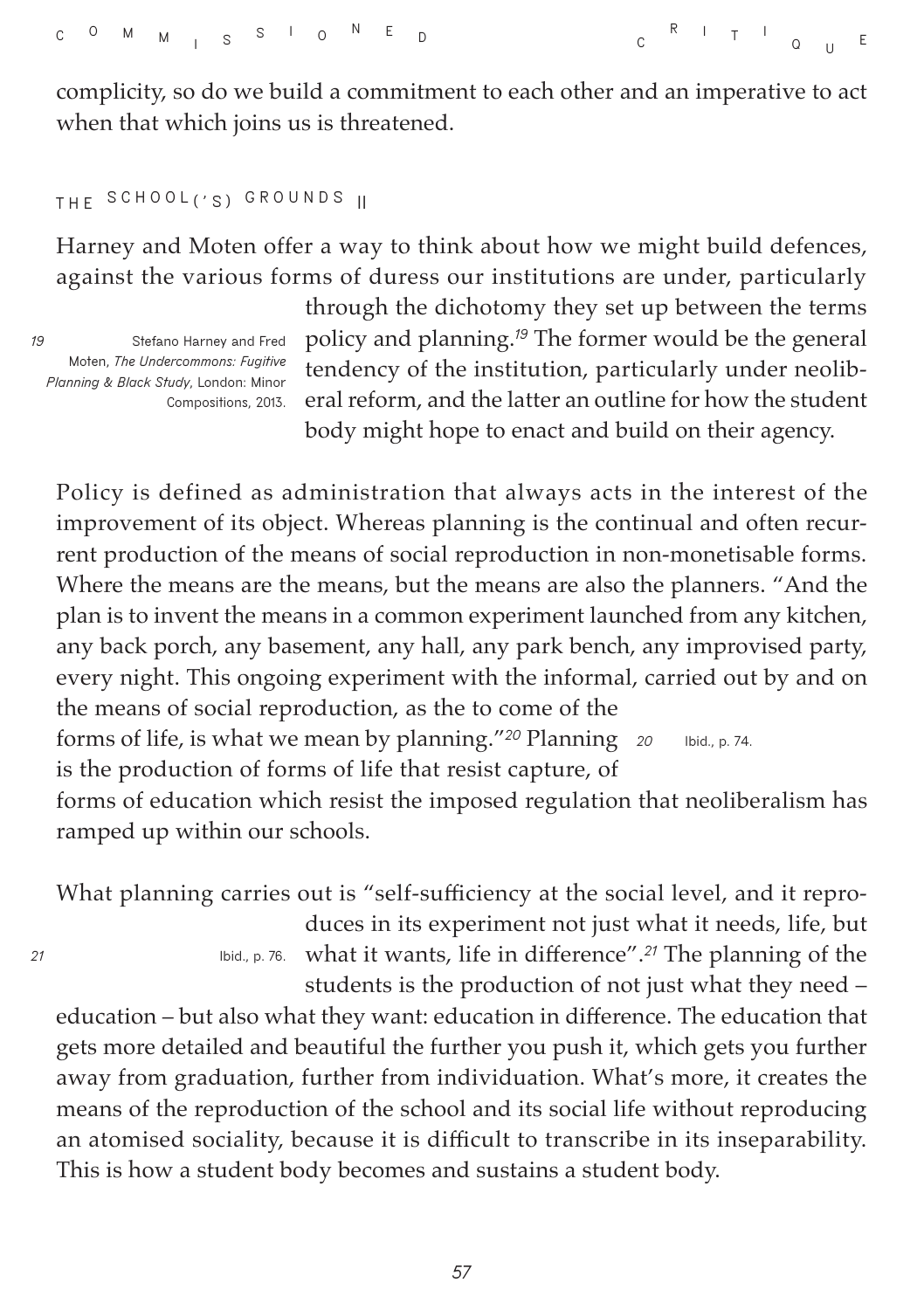#### **RIOT !**

In the opening track on Joe Bataan's *Riot!* there is this refrain running throughout, which goes, "It's a good good feeling, that

I feel inside. It's a good good feeling, much too good to hide."*<sup>22</sup>* What is meant by this good feeling is made *22* **Joe Bataan.** *Riot!***. Fania Records, 1968, compact disc.**

explicit within the title, *It's a Good Feeling (Riot)*. Written and released in 1968, the song provides a profound image of political agencies entanglement with the social lives of those who enact it.

The song not only casts off the most conservative notions about rioting, it also evades those accounts which say rioting is the understandable response to real world grievances. Grievances which are often much more violent, albeit less visible, then the riot itself. Within the song the riot isn't necessarily reactive in these ways. It isn't simply the consequence of grievance, nor its own cause, nor a cause in itself. It instead inhabits a continuum as both reaction to and production of solidarity, political agency, love, generative relationality, complicity and good feelings. All of which also reproduce each other in turn.

The good feeling isn't even the riot, the riot is the means by which the good feeling isn't hidden. Bataan flattens out the various means by which to not hide the feeling. By not explicitly mentioning the riot within the song he sets up an equivalence between the riot and all of those other social forms which build, enact and don't hide the good feeling. This is not to say that there is no difference between them. Their difference is key. It is to say that they are not separable.

What the riot specifically is, is the generative force at work under capital once it has thrown off its regulatory allegiances. It is Harney and Moten's 'before' feeling too good to hide. Whereas all of those other social forms, possess the same productive generativity except within regulation. The riot and the practices of good feelings are inseparable, just as there is an inseparability between the students' agency, their actuation of education, and the social life of the school.

What comes into view is a means by which the Sandberg students can enact an agency without deferring to the formal structures of the school. This would happen not by striking or protesting, both of which still aren't on the students' ground, but instead by doing. Democratising the school without necessarily tearing down structures, but instead filling out the space that has been emptied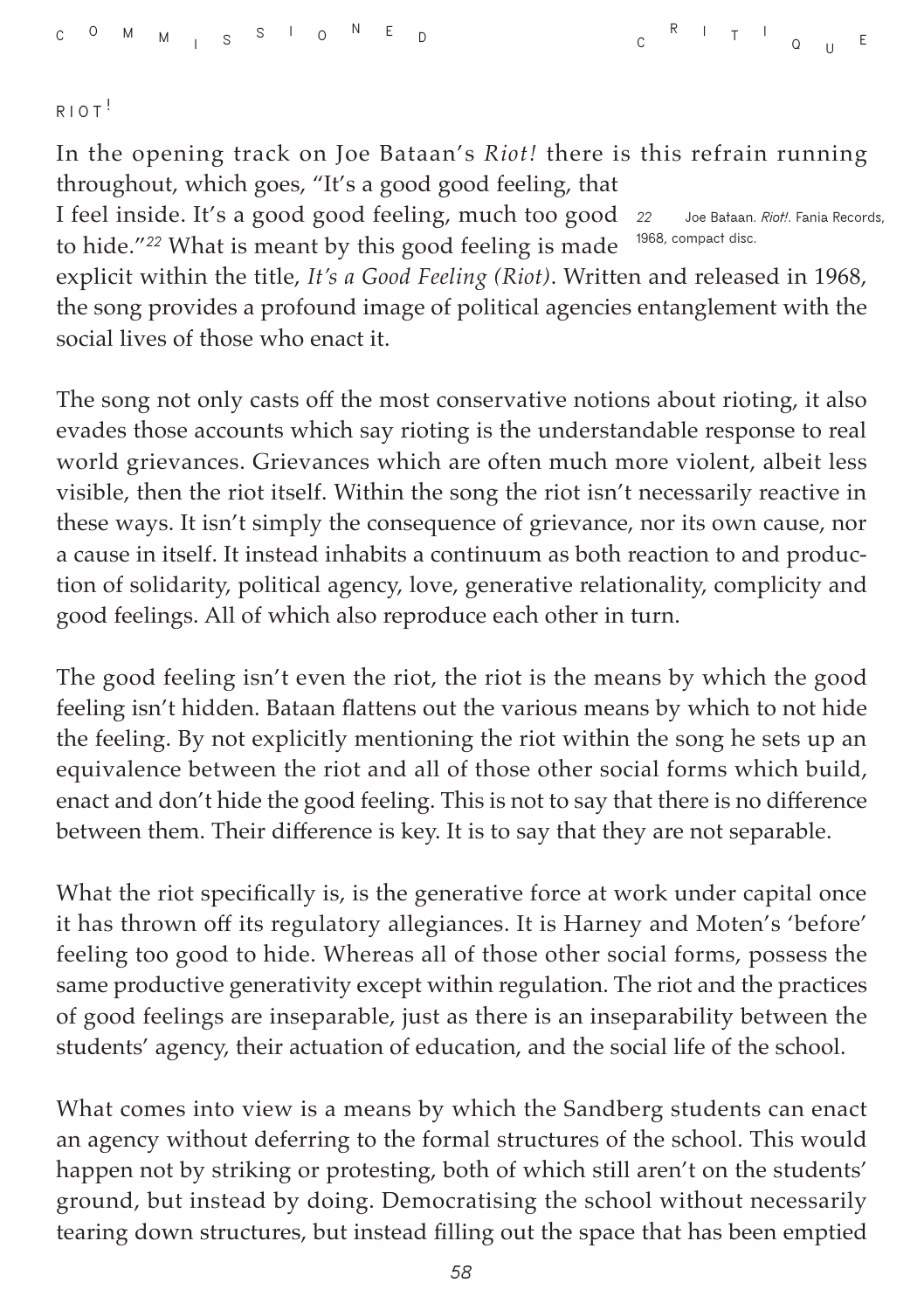within it. Organising group crits and film clubs, reading groups, lunches, karaoke nights, support networks, skill sharing, putting on shows, barbecuing on the roof. All of these become spaces to come together to plan, to build complicity in each other's education, and in doing so produce the means of both their educative and social reproduction. At which point student representation should come back into the picture, but only once a broader agency possessed by the student body is fully accounted for and plans are afoot within the Sandberg Instituut. Once the defence of the student's domain is underway, once the plans are being made against neoliberalism's incursions on the student's grounds, then a defence can be mounted against those incursions within the formal administrative structures of the school.

All of this is to say that what we need to do is not all that dissimilar to what we want to do. When we get together to feel good, we also plan; we generate the means by which to defend ourselves and that which we would want to defend. To properly embolden the students, the atomistic sociality that has taken hold of our institutions must be routed out and replaced with a de-individuated sociality. If the Sandberg is serious about this prospect, then it should be looking to provide the infrastructure that facilitates peer-to-peer organisation with as little labour as possible. Not as a means to cut back on the responsibility of the programmes, but to thicken the space around them, connecting them to each other.

Once the students feel the good feeling, they will be harder to break up, and once the good feeling is felt, it'll be much too good to hide.

Philip Coyne is an Amsterdam based artist and writer who uses text, sculpture, video and audio to elaborate on a generative poetics of social life. His work touches on friendship, urban wasteland and its relation to the commons, collective joy and non-Cartesian forms of figurative art. Recent texts and exhibitions include *Soft Landings Editions, Sexyland,* Amsterdam (2019), 'A Paper for a Field in Amsterdam; Figurative Art and Falling in Love, Black Metal and UK Garage' (2018), *Shifting Class,* Amsterdam (2018) and 'Being Sent to Coventry; Friendship and Weird Inquiry' (2018).